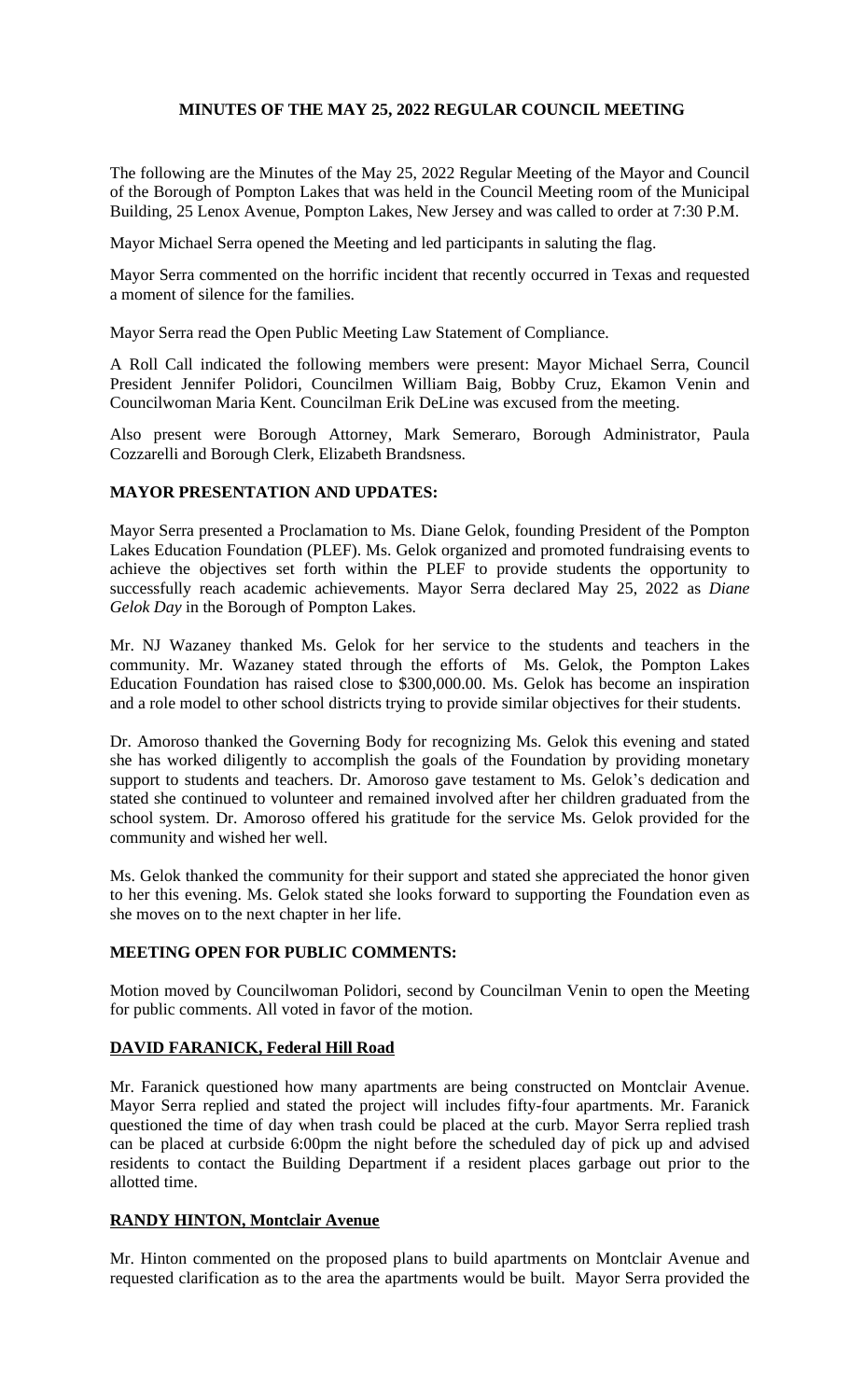area and stated the Montclair Project Apartments will be located on Montclair Avenue/Broad Street area.

Mr. Hinton requested an update as to the removal of logs located at Joe Grill Field. Ms. Cozzarelli stated Power Tree Service would be contacted to remove the logs.

Mr. Hinton commented on the removal of ash trees located on the south end of Lincoln Avenue (by JCP&L) and thanked Mr. Boyle for the completion of the project which included paving.

Motion moved by Councilman Baig, second by Councilwoman Polidori to close the Meeting for public comments. All voted in favor of the motion.

### **MINUTES:**

Motion moved by Councilwoman Kent, second by Councilman Baig to approve the Regular Meeting Minutes of May 11, 2022. All voted in favor of the motion.

#### **BILL LISTS:**

#### **RESOLUTION 22-166**

Resolution 22-166 Authorizing Payment Of Bills In The Amount Of \$3,781,393.47

**BE IT RESOLVED,** by the Mayor and Council of the Borough of Pompton Lakes, County of Passaic, State of New Jersey that the summary of bills in the total amount of \$3,781,393.47 having been duly audited and found to be correct, are hereby ordered paid and that warrants be drawn for the necessary obligations by the Chief Finance Officer (CFO) prior to the next regularly scheduled Council Meeting.

**BE IT FURTHER RESOLVED,** that in the event of the CFO's absence, the Governing Body authorizes the Business Administrator and Treasurer to carry out the duties and responsibilities of the CFO.

**BE IT FURTHER RESOLVED,** that the CFO has certified that sufficient uncommitted funds are available in the 2022 Borough of Pompton Lakes to fund the payment of the following bills attached hereto and made a part of this resolution.

Motion moved by Councilwoman Polidori, second by Councilman Baig to approve the following Bill Lists.

| <b>Current Fund</b>        | \$3,436,687.73 |
|----------------------------|----------------|
| Capital Fund               | 127,919.92     |
| <b>Recreation Trust</b>    | 5,081.40<br>S  |
| Unemployment               | 96.72          |
| Dog Trust Account          | 163.20<br>S    |
| <b>Other Trust Account</b> | 211,444.50     |
| Clerk's Account            | S<br>$-()$ -   |
| <b>Open Space Trust</b>    | $-()$          |

#### **PETITIONS: None**

### **CONSENT AGENDA:**

*(Council Members Required Resolution 22-171 to Be Pulled from the Consent Agenda for Separate Action)*

**WHEREAS**, the Mayor and Council of the Borough of Pompton Lakes has reviewed the Consent Agenda consisting of various proposed Resolutions, and

**WHEREAS**, the Mayor and Council of the Borough of Pompton Lakes does desire to remove Resolution 22-271 for individual action from that Agenda, and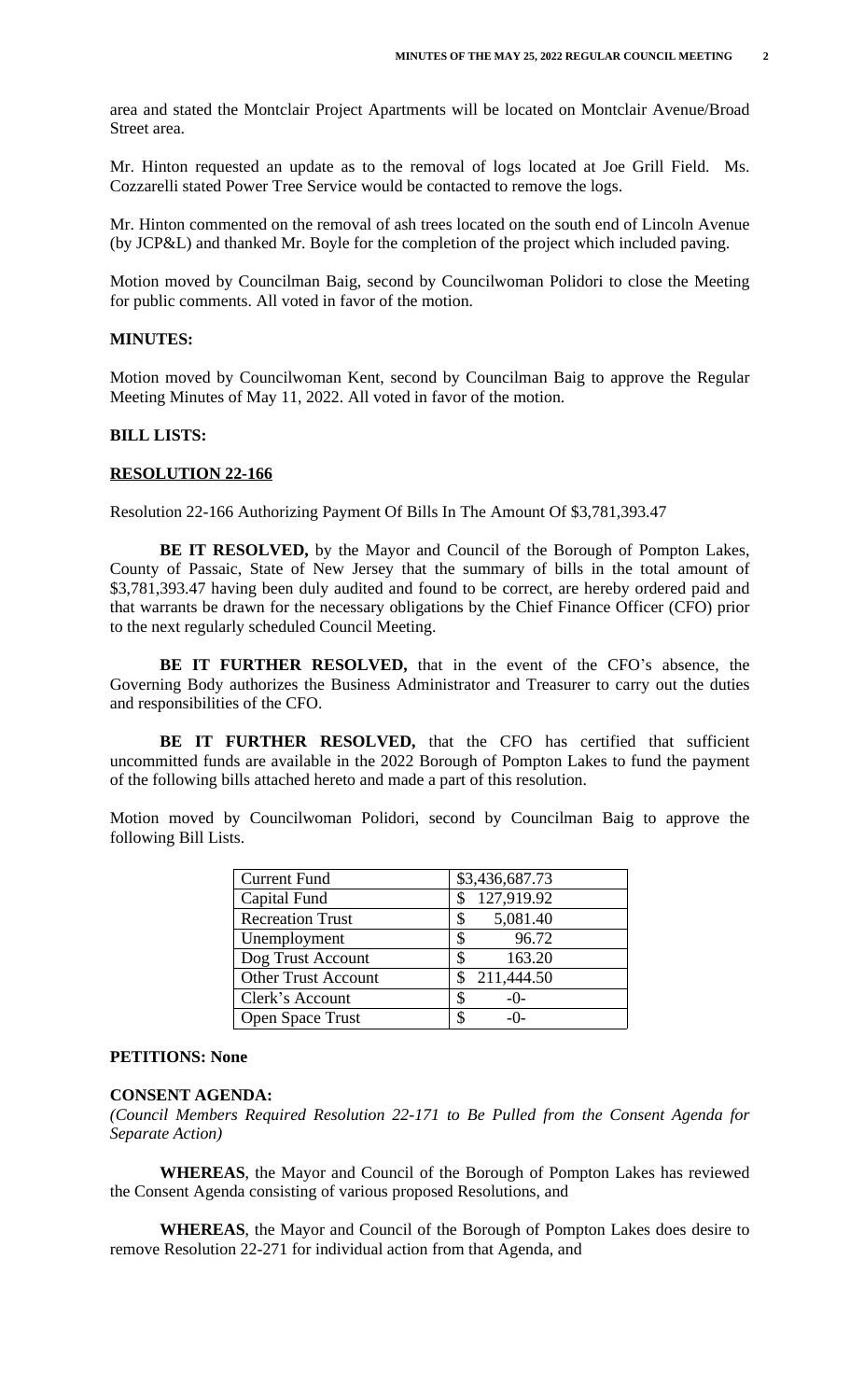**NOW, THEREFORE, BE IT RESOLVED** that the following Resolutions on the Consent Agenda are hereby approved:

- 1. Resolution 22-162 Appointing The Public Agency Compliance Officer Paula Cozzarelli
- 2. Resolution 22-163 Appointing Paula Cozzarelli As Treasurer
- 3. Resolution 22-164 Appointing A Fund Commissioner And Safety Delegate To Represent The Borough Of Pompton Lakes In The Morris County Municipal Joint Insurance Fund – Paula Cozzarelli
- 4. Resolution 22-165 Authorizing Refund Of Outside Lien Block 6300 Lot 34
- 5. Resolution 22-167 Approving Change Order #1 For The Lincoln Avenue Roadway Improvements Project In The Amount Of \$8,731.00
- 6. Resolution 22-168 Resolution Authorizing The Borough To Purchase A Drinking Fountain For Lakeside Park From Ben Shaffer Recreation, Inc. Under State Contract #16-FLEET-00135 In The Amount Of \$3,553.90
- 7. Resolution 22-169 Authorizing The Borough To Purchase A Xerox C-7020 Copier For The Pompton Lakes Library From American Document Solutions Under N.J. State Contract #G-2075 In The Amount Of \$5,989.00
- 8. Resolution 22-170 Liquor License Renewals 2022-2023
- 9. Resolution 22-171 Resolution Authorizing An Extraordinary Unspecifiable Services Contract Between The Borough Of Pompton Lakes And Delisle Consulting, LLC., To Provide Technical Redevelopment Assistance For Redevelopment Projects Carried Out Through The Borough's Redevelopment Agency

Motion moved by Councilman Venin, second by Councilman Cruz to approve the Consent Agenda. All voted in favor of the motion.

#### **RESOLUTION 22-162**

**WHEREAS**, N.J.A.C. 17:27-3.5 requires the Borough of Pompton Lakes to appoint a Public Agency Compliance Officer (hereinafter referred to as a P.A.C.O.); and

**WHEREAS**, the P.A.C.O. is the liaison between the Department of the Treasury, Division of Contract Compliance and the contract vendor, and

**WHEREAS**, the P.A.C.O. also serves as the Borough's point of contact for all matters concerning the implementation and administration of Department of the Treasury regulations and statutes including but not limited to contract procedures pertaining to equal opportunity in connection with contract vendors and construction contractors; and

**WHEREAS**, the Mayor and Council desire to comply with applicable laws and regulations in this matter; and

**WHEREAS**, per Resolution No. 22-09, Kevin Boyle was appointed the P.A.C.O. whose responsibilities shall terminate effective May 16, 2022 due to retirement; and

**WHEREAS,** the Borough of Pompton Lakes desires to appoint Paula Cozzarelli as the P.A.C.O. effective May 16, 2022 through December 31, 2022.

**NOW, THEREFORE, BE IT RESOLVED BY THE MAYOR AND COUNCIL OF THE BOROUGH OF POMPTON LAKES THAT** *Paula Cozzarelli* shall be and is hereby appointed to be the Public Agency Compliance Officer (P.A.C.O.) for the Borough of Pompton Lakes.

## **RESOLUTION 22-163**

**BE IT RESOLVED** by the Mayor and Council of the Borough of Pompton Lakes, a municipal corporation of the State of New Jersey that Paula Cozzarelli be appointed as Treasurer effective May 16, 2022 and is hereby authorized to disburse such sums of money as may be required from time to time to meet the Borough's payroll, hospitalization, surgical and other medical benefit premiums, pension contributions, social security taxes and such other tax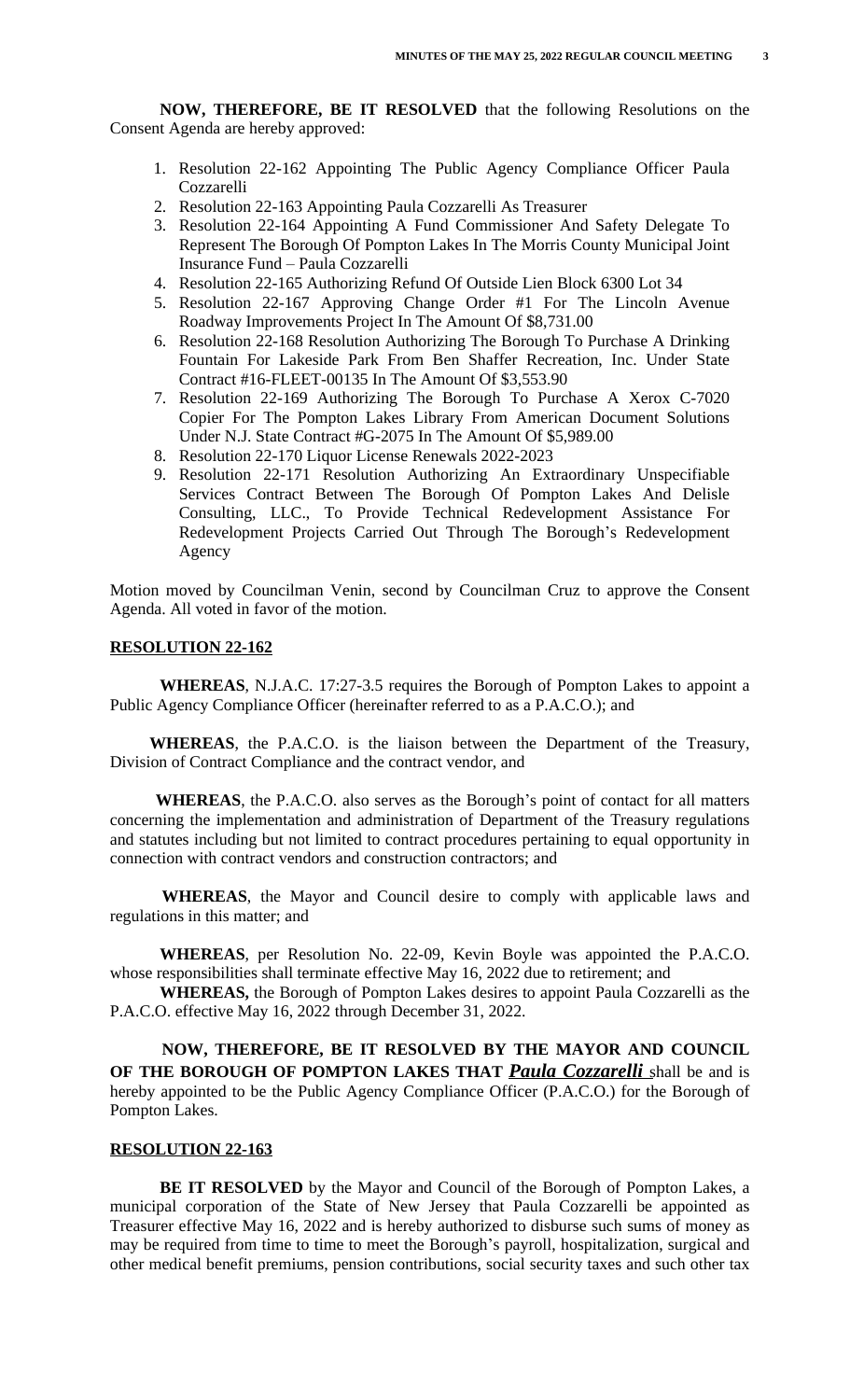levies or other payments as may be required by laws or regulation to be paid on date prior to regular meetings of the Mayor and Council.

**BE IT FURTHER RESOLVED** that the Treasurer, in the event it is necessary to make such a disbursement under the conditions specified above, will obtain and hereby directed to obtain, approval and confirmation of any such disbursements at the next succeeding meeting of the Mayor and Council.

### **RESOLUTION 22-164**

**WHEREAS,** the Borough of Pompton Lakes is a member of the Morris County Municipal Joint Insurance Fund; and

**WHEREAS,** the Borough of Pompton Lakes is responsible to appoint a Fund Commissioner and Safety Delegate to represent the Borough at Fund related activities; and

**WHEREAS**, per Resolution No. 22-30, Kevin Boyle, Borough Administrator, was appointed to serve as Fund Commissioner and Safety Delegate whose said responsibilities shall terminate due to retirement effective May 16, 2022; and

**WHEREAS,** the Borough of Pompton Lakes desires to appoint Paula Cozzarelli, Borough Administrator, as the Fund Commissioner and Safety Delegate to fulfill said responsibilities effective May 16, 2022 through December 31, 2022.

**NOW, THEREFORE, BE IT RESOLVED** by the Mayor and Council of the Borough of Pompton Lakes, County of Passaic, State of New Jersey, that the following appointments be made effective May 16, 2022 through December 31, 2022:

Fund Commissioner – Paula Cozzarelli, Borough Administrator

Safety Delegate – Paula Cozzarelli, Borough Administrator

**BE IT FURTHER RESOLVED,** that a copy of this resolution be transmitted to the Morris County Municipal Joint Insurance Fund.

### **RESOLUTION 22-165**

Pursuant to the facts as stated therein, I respectfully request the adoption of the following resolution:

**WHEREAS**, the Collector of Taxes has reported receiving the amounts shown below for the redemption of the respective lien(s), and

**NOW, THEREFORE BE IT RESOLVED**, that the proper officers be and they are hereby authorized and directed to pay the indicated amount to the holder of the lien certificate(s) as hereinafter shown below:

|                                                                                          | LC#      | <b>DOS</b> | B/L                        | Amount       | Pay to the Lien Holder                                                                                                                                  |
|------------------------------------------------------------------------------------------|----------|------------|----------------------------|--------------|---------------------------------------------------------------------------------------------------------------------------------------------------------|
|                                                                                          |          |            |                            |              |                                                                                                                                                         |
| <b>POMPTON FIVE</b><br><b>ASSOCIATES</b><br><b>12 FRANKLIN ST</b><br>MAHWAH, NJ<br>07430 | 19-00011 | 10/02/19   | 223 Wanaque Ave<br>6300/34 | \$397,622.68 | US BANK CUST/PC8Firstrust<br>Bank<br>US BANK GLOBAL CORP<br><b>TRUST SVCS</b><br>TLGS- 50 S. 16 <sup>TH</sup> ST, STE<br>2050<br>PHILADELPHIA, PA 19102 |
|                                                                                          |          |            | <b>PREMIUM</b>             | \$193,000.00 |                                                                                                                                                         |
|                                                                                          |          |            | <b>TOTAL</b>               | \$590,622.68 |                                                                                                                                                         |

**BE IT FURTHER RESOLVED** that the Chief Financial Officer (CFO) has certified that sufficient uncommitted funds in the amount of \$590,622.68 are available in the 2022 Borough of Pompton Lakes Budget for the purposes set forth herein.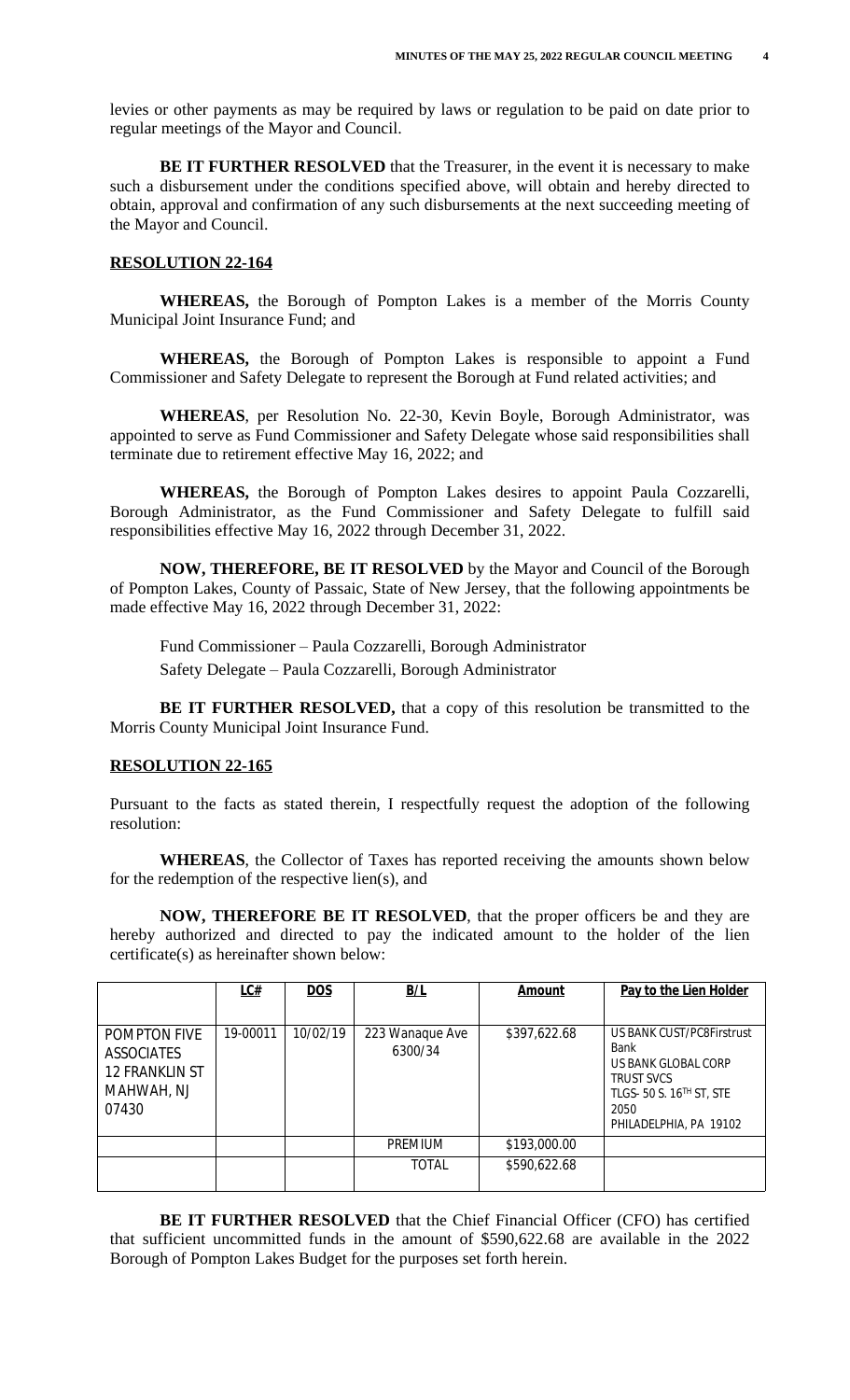### **RESOLUTION 22-167**

**WHEREAS,** American Asphalt and Trucking, LLC was awarded the contract for the Lincoln Avenue Improvements Project in the amount of \$242,295.27; and

**WHEREAS**, payment #2 has been recommended by Ferriero Engineering in the amount of \$140,007.25 in connection with this project; and

**WHEREAS,** the Treasurer has certified funds are available in the Capital Budget account #C-04-55-855-902.

**NOW THEREFORE BE IT RESOLVED** by the Mayor and Council of the Borough of Pompton Lakes, County of Passaic, State of New Jersey hereby authorizes payment #2 to American Asphalt and Trucking LLC in the amount of \$140,007.25 for the Lincoln Avenue Improvements Project.

**BE IT FURTHER RESOLVED,** that the Treasurer has certified that sufficient uncommitted funds are available in the Capital Budget account #C-04-55-855-902 to fund the above contract obligation.

### **RESOLUTION 22-168**

**WHEREAS,** the Borough of Pompton Lakes seeks to provide a safe play environment at our park facilities: and

**WHEREAS**, pursuant to N.J.S.A. 40A:11-12a and N.J.A.C. 5:34-7.1 et seq., the Borough may by resolution and without advertising for bids, purchase any goods or services under the State of New Jersey Cooperative Purchasing Program for any State contracts entered into on behalf of the State by the Division of Purchase and Property in the Department of Treasury; and

**WHEREAS,** a bid was awarded to Ben Shaffer Recreation, Inc. for playground parts and accessories under N.J. State Contract #16-FLEET-00135; and

**WHEREAS**, the Borough of Pompton Lakes wishes to purchase a drinking fountain under N.J. State Contract #16-FLEET-00135 in the amount of \$3,553.90; and

**WHEREAS,** the Treasurer has certified funds are available in the account # 2-01-28- 375-133.

**NOW THEREFORE BE IT RESOLVED** by the Mayor and Council of the Borough of Pompton Lakes, County of Passaic, State of New Jersey that, pursuant to N.J.S.A. 40A:11- 12 and N.J.A.C. 5:34-7.1 et seq., the Borough is authorized to purchase from Ben Shaffer Recreation, Inc. for a drinking fountain under N.J. State Contract #16-FLEET-00135 in the amount of \$3,553.90.

**BE IT FURTHER RESOLVED,** that the Treasurer has certified sufficient uncommitted funds are available in the account # 2-01-28-375-133 to fund the above purchase of goods.

#### **RESOLUTION 22-169**

**WHEREAS,** the Borough of Pompton Lakes Library is in need of a new copier; and

**WHEREAS**, pursuant to N.J.S.A. 40A:11-12a and N.J.A.C. 5:34-7.1 et seq., the Borough may by resolution and without advertising for bids, purchase any goods or services under the State of New Jersey Cooperative Purchasing Program for any State contracts entered into on behalf of the State by the Division of Purchase and Property in the Department of Treasury; and

**WHEREAS,** a bid was awarded to American Document Solutions for copier equipment under N.J. State Contract # G-2075; and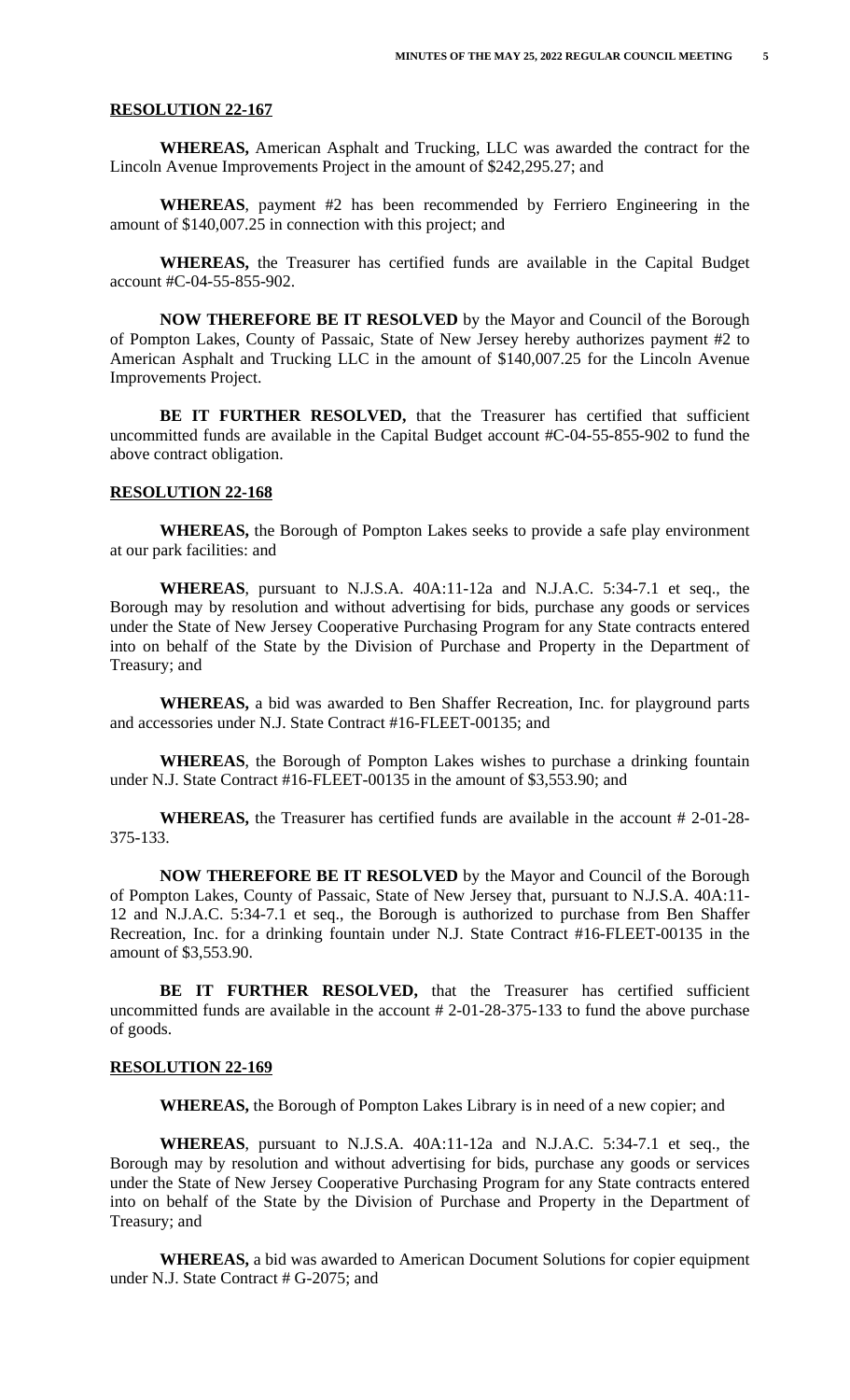**WHEREAS**, the Borough of Pompton Lakes wishes to purchase a Xerox C-7020 copier for the Pompton Lakes Library under State Contract #G-2075 in the amount of \$5,989.00; and

**WHEREAS,** the Treasurer has certified funds are available in the in Capital Account # C-01-55-854-905.

**NOW THEREFORE BE IT RESOLVED** by the Mayor and Council of the Borough of Pompton Lakes, County of Passaic, State of New Jersey that, pursuant to N.J.S.A. 40A:11- 12 and N.J.A.C. 5:34-7.1 et seq., the Borough is authorized to purchase from American Document Solutions a Xerox C-7020 copier from the Pompton Lakes Library under N.J. State Contract #G-2075 in the amount of \$5,989.00

**BE IT FURTHER RESOLVED,** that the Treasurer has certified that sufficient uncommitted funds are available in the Capital Budget account #C-04-55-854-905.

#### **RESOLUTION 22-170**

**WHEREAS,** the following Liquor Licenses are due for 2022-2023 renewal; and

**WHEREAS,** the Clerk is in receipt of all necessary fees for the following licenses; and

 **WHEREAS,** all inspecting agencies have presented approval for renewal of said Licenses.

 **NOW, THEREFORE, BE IT RESOLVED,** that the Mayor and Council of the Borough of Pompton Lakes do hereby renew the following Liquor Licenses for 2022-2023:

| <b>Owner/Location</b>           | License number                   |
|---------------------------------|----------------------------------|
| HMP, INC.                       | 1609-44-005-010                  |
| T/A Shoppers Discount Liquors   |                                  |
| 744 Hamburg Turnpike            |                                  |
| John Hand Tri County Post 2906  | <b>Club License</b>              |
| <b>Veterans of Foreign Wars</b> | 1609-31-017-001                  |
| 260 D Wanaque Avenue            |                                  |
| Priya General Store             | 1609-44-003-013                  |
| T/A George's Market             |                                  |
| 766 Hamburg Turnpike            |                                  |
| Samay Liquor, LLC               | 1609-44-006-010                  |
| 716 Hamburg Turnpike            |                                  |
|                                 |                                  |
| A & A Café Limited Liability Co | 1609-33-008-012                  |
| T/A Monica's                    | <i><b>*Special Condition</b></i> |
| 1 Lakeside Avenue               |                                  |

### **\*Special Condition**

**BE IT FURTHER RESOLVED,** all liquor license establishments granted an extension of premises in a place to place transfer shall provide and maintain security barrier(s) to separate the extended premises from public areas. Such barrier(s) shall be in compliance with the New Jersey Division of Alcoholic Beverage Control and Borough of Pompton Lakes Chapter 59 Alcoholic Beverages Section 59-11 Visibility of Interiors.

### **SEPARATE ACTION RESOLUTIONS:**

#### **RESOLUTION 22-171**

**WHEREAS**, the Borough wishes to obtain services to provide specialized redevelopment expertise to help with real estate development implementation associated with redevelopment projects carried out through the Borough's Redevelopment Agency while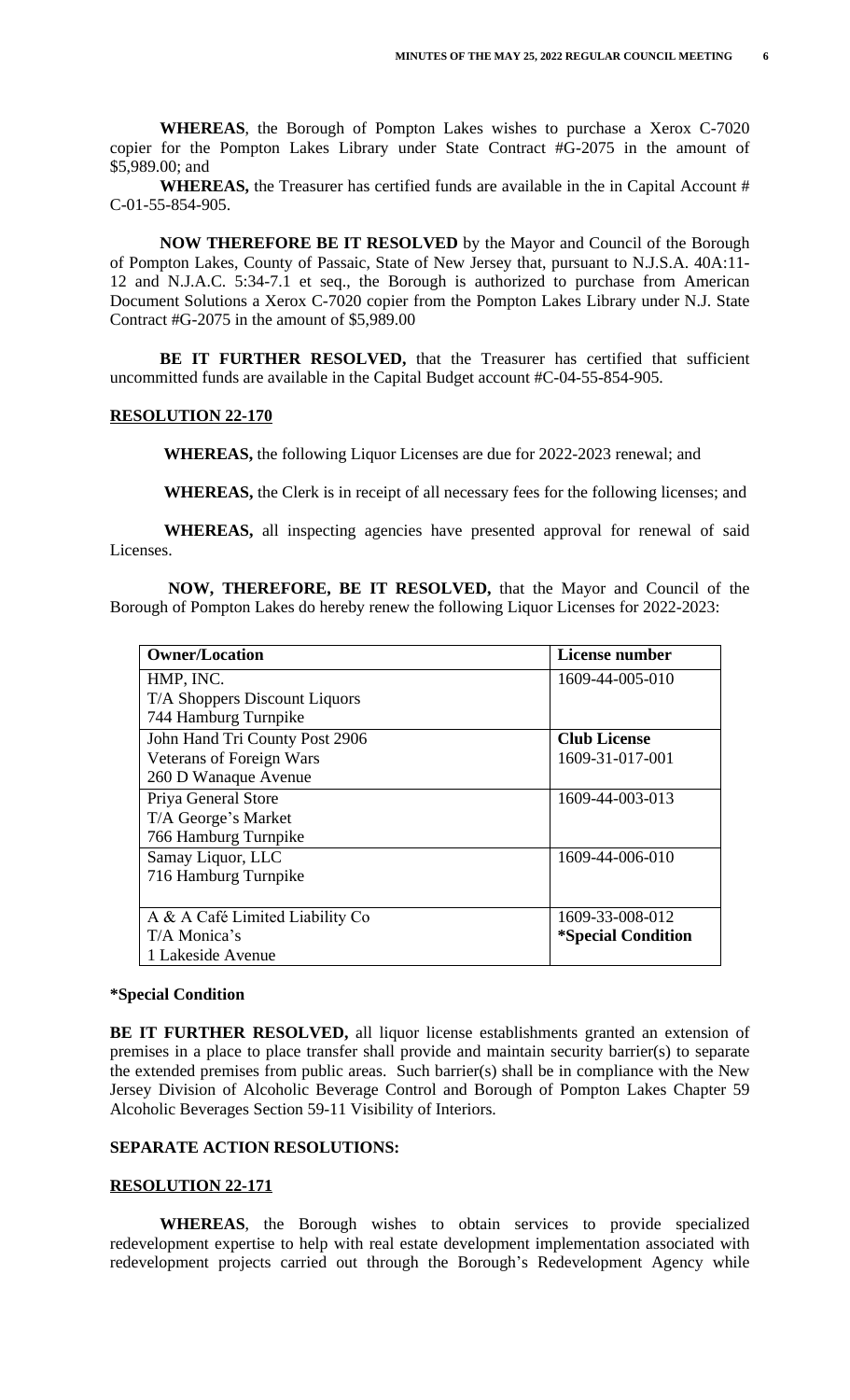playing a key intermediary role in handling redevelopment projects, and furthering the development and policies related thereto (the "Redevelopment Services"); and

**WHEREAS,** the Borough attempted to locate someone that can perform the Redevelopment Services that are specialized and qualitative in nature requiring expertise, extensive training and a proven reputation in the field of endeavor; and

**WHEREAS**, it is critical to ensure that developers adhere to building design and implementation and other important policy goals of the Borough's Redevelopment Agency, and that all projects proceed in a timely manner, and within prescribed budgets and pursuant to specifications; and

**WHEREAS**, after considerable efforts, the Borough identified only one (1) individual, Benjamin Delisle, now working through a solely owned limited liability company known as Delisle Consulting, LLC, located at 63 South Maple Avenue, East Orange, New Jersey 07018 ("Delisle") who has the required specialized expertise and training to perform the Redevelopment Services; and

**WHEREAS,** on April 13, 2022, the Mayor and Council of the Borough of Pompton Lakes (the "Borough") adopted Resolution 22-144 authorizing the Borough to engage Redevelopment Consulting Services with Benjamin Delisle for the period of April 13, 2022, through December 31, 2022; and

**WHEREAS,** Resolution 22-144 authorized the agreement to be entered into with Delisle in his individual capacity; and

**WHEREAS,** Mr. Delisle wishes to enter into this agreement with the Borough as an LLC created by him after the adoption of Resolution 22-144; and

**WHEREAS**, the Mayor and Council of the Borough now wish to rescind Resolution 22-144 and adopt a new resolution to retain the services of Benjamin Delisle through his newly formed limited liability company known as Delisle Consulting, LLC; and

**WHEREAS**, under the Local Public Contracts Law, N.J.S.A. 40A:11-1, et seq. (the "LPCL"), a municipality may enter into a contract for the performance of services without competitive public bidding if the services being procured qualify as extraordinary unspecifiable services; and

**WHEREAS**, the nature of the Redevelopment Services are such that the award of a contract for them is exempt from public bidding requirements as "Extraordinary Unspecified Services," pursuant to N.J.S.A. 40A:11-5(1)(a)(ii) (hereinafter referred to as "EUS") because the services to be procured are of a specialized and qualitative nature requiring expertise, extensive training and proven reputation in the field of endeavor, and the services cannot be reasonable described in detailed written specifications; and

**WHEREAS**, Delisle Consulting, LLC., through its sole principal Benjamin Delisle, has demonstrated that it is qualified and has agreed to provide the specialized expertise and services needed to perform the Redevelopment Services; and

**WHEREAS**, the Local Public Contracts Law (specifically, N.J.S.A. 40A:11-  $5(1)(a)(ii)$ .) requires that a notice of the award of contracts for "Extraordinary Unspecifiable Services" without competitive bidding must be published in a local newspaper; and

**WHEREAS**, this contract is anticipated to exceed \$17,500.00; and

**WHEREAS**, the actions contemplated by this Resolution shall result in the award of a Non-Fair and Open contract in accordance with N.J.S.A. 19:44A-20.5; and

**WHEREAS**, Delisle Consulting, LLC. has completed and submitted to the Business Entity Disclosure Certification certifying that Delisle Consulting, LLC. has not made any reportable contributions to a political or candidate committee in the Borough of Pompton Lakes in the previous one (1) year, that during the term of the contract with the Borough of Pompton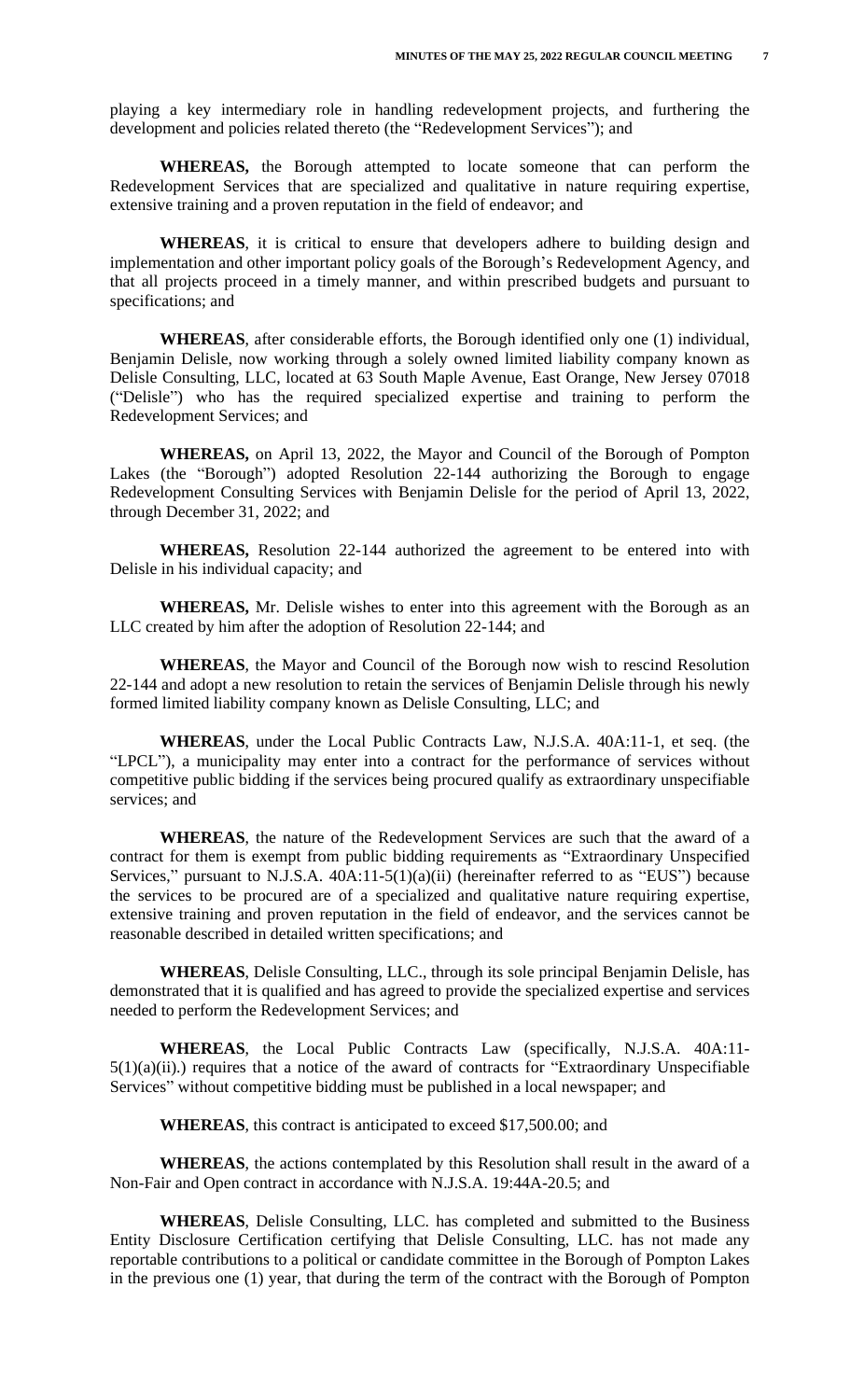Lakes will not make any prohibited contributions, and the contract shall specifically prohibit Delisle Consulting, LLC. from making any reportable contributions through the term of the contract; and

**WHEREAS,** due to the unique nature of the work and the qualifications and experiences that Delisle Consulting, LLC. possesses, the Mayor and Council of the Borough of Pompton Lakes wish to enter into an Extraordinary Unspecifiable Services (EUS) Contract with Delisle Consulting, LLC., located at 63 South Maple Avenue, East Orange, New Jersey 07018, to work for ten (10) hours a week or less, at a rate of \$150.00 per hour, to provide technical redevelopment assistance to help with real estate development implementation services associated with redevelopment projects carried out through its Borough's Redevelopment Agency, in an amount not to exceed \$44,000.00, commencing on the issuance of a Notice to Proceed and terminating on December 31, 2022; and

**WHRERAS**, the Mayor and Council to the extent possible wish to offset the cost of this contract through the use of escrow moneys deposited with the Borough by developers that intend to carry out Redevelopment projects in the Borough.

## **NOW, THEREFORE, BE IT RESOLVED BY THE MUNICIPAL COUNCIL OF THE BOROUGH OF POMPTON LAKES, NEW JERSEY, THAT:**

- 1. The Mayor and Council of the Borough wish to rescind Resolution 22-144 and adopt this resolution to retain the services of Benjamin Delisle through his newly formed limited liability company known as Delisle Consulting, LLC; and
- 2. The Mayor is hereby authorized and directed on behalf of the Municipal Council of the Borough of Pompton Lakes to execute an Extraordinary Unspecifiable Service Contract with Delisle Consulting, LLC., located at 63 South Maple Avenue, East Orange, New Jersey 07018, to work for ten (10) hours a week or less, at the rate of \$150.00 per hour, to provide technical redevelopment assistance to help with real estate development implementation services associated with redevelopment projects carried out through its Borough's Redevelopment Agency, in an amount not to exceed \$44,000.00, commencing on the issuance of a Notice to Proceed and terminating on December 31, 2022.
- 3. The Treasurer certifies that there are available sufficient legally appropriated funds in the amount \$44,000.00 for the purposes set forth herein. A copy of the Certification of Funds issued shall be filed in the Office of the City Clerk by the together with this resolution.
- 4. This Contract is being awarded pursuant to the non-fair and open procedures of the State Pay to Play Law N.J.S.A 19:44A-20.5 and pursuant to the provisions of the State Local Public Contracts Law (N.J.S.A. 40A:11-5 (1)(a)(ii)).
- 5. The Certification of Extraordinary Unspecifiable Service, as required by State Local Public Contracts Law (N.J.S.A. 40A:11-5 (1)(a)(ii)), is attached hereto and shall be filed in the Office of the City Clerk with the original resolution.
- 6. The Determination of Value is attached hereto and shall be filed with the Office of the City Clerk with the original resolution.
- 7. This Extraordinary Unspecifiable Service Contract with Delisle Consulting, LLC. Is ratified back from April 13, 2022, until the date of adoption of this authorizing resolution.
- 8. A copy of the executed agreement herein authorized shall be filed in the Office of the City Clerk by the Business Administrator.
- 9. A notice of this action shall be published in the newspaper authorized by law to publish a legal advertisement and as required by law within 10 days of its passage.
- 10. This resolution shall take effect upon adoption and publication as permitted under the Laws of the State of New Jersey.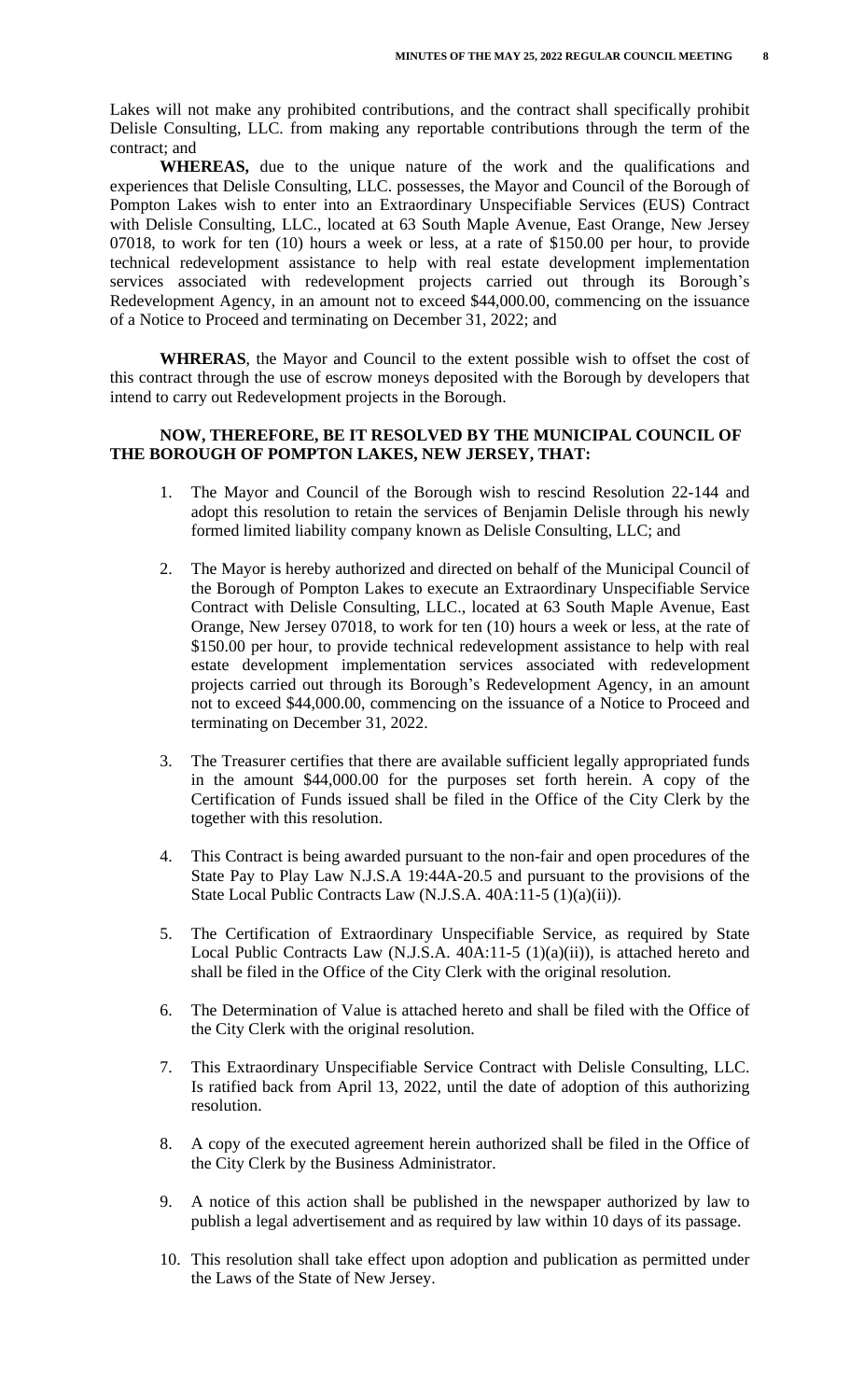#### **Discussion**

Mr. Semeraro commented on the hiring of a consultant for the Redevelopment Agency and stated the Governing Body recently adopted Resolution 22-144 and retained the services of Benjamin Delisle. Mr. Semeraro continued and stated the structure for the company has since changed so therefore Resolution 22-171 addresses the newly formed limited liability company known as Delisle Consulting, LLC. Mr. Semeraro noted the same hourly rates as previously discussed along with the number of hours not to exceed a specific amount would remain the same. Mr. Semeraro stated the funds have been certified and Mr. Delisle has chosen to change from an individual capacity to an LLC.

Councilwoman Polidori questioned what "*extraordinary unspecified services*" entailed. Mr. Semeraro responded and stated the regulation of contracts and purchasing for a Borough would differ. Mr. Semeraro provided some input as to the procedure for the hiring of Delisle Consulting, LLC and stated Mr. Delisle would provide Technical Redevelopment Assistance for Redevelopment Projects. Mr. Semeraro further commented and stated the services which are specialized and qualitative in nature requiring expertise, extensive training and proven reputation in the field of the service.

Councilwoman Polidori commented on the job responsibilities and hiring of the former Director and requested some background as to the hiring process for the current open position for an Executive Director. Mr. Semeraro responded the position of Executive Director has specialty intricacies that limits the number of viable candidates for the position. Mr. Semeraro commented on the vetting process for the position and stated two applicants applied for the position and during the interview process Mr. Delisle displayed his knowledge and understanding for the position of Executive Director of Redevelopment.

Councilwoman Kent requested some input for the Entity Disclosure documents and Mr. Semeraro responded and stated prior to paying the professional fees a Political Contribution Discloser Form is required to be completed.

Mayor and Council discussed funding for the position and consultant fees would be funded through escrow for redevelopment projects as well as the Borough. The number of hours would be capped at 10 hours per week.

Mayor Serra stated Mr. Delisle is familiar with redevelopment strategies along with his knowledge for communicating and interacting with developers.

Mr. Semeraro further explained the contract process, as well as guidelines for solicitation / competitive quotations and stated this contract is a non-fair and non-open process with the disclosure of campaign contributions.

### **ORDINANCE FOR FIRST READING AND INTRODUCTION:**

 *(Ordinances will be presented for second reading and final adoption on June 8, 2022)*

### **ORDINANCE 22-15**

### **AN ORDINANCE AMENDING CHAPTER 7, "TRAFFIC, " SECTION 7-44.1, "POND HOLE PARKING LOT REGULATIONS, " OF THE MUNICIPAL CODE OF THE BOROUGH OF POMPTON LAKES**

Motion moved by Councilman Venin, second by Councilman Baig to approve Ordinance No. 22-15 for Introduction.

#### **Discussion**:

Ms. Cozzarelli stated the Ordinance sets parking regulations and fees in the Pond Hole parking lot. Ms. Cozzarelli noted it was a coordinated effort to determine fees and regulations.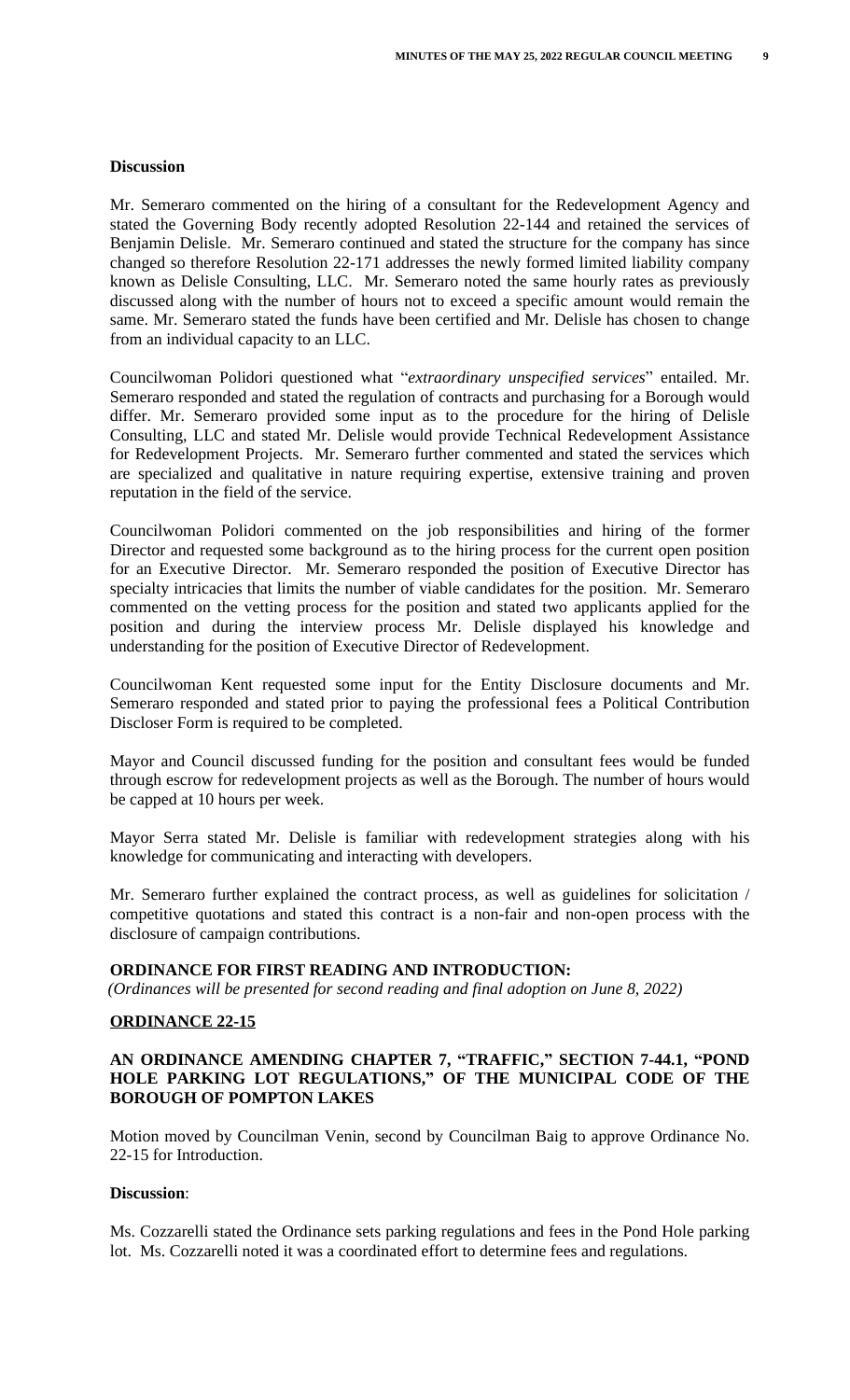# **Roll Call: Councilman DeLine, Excused. Councilwoman Kent, Yes, Councilwoman Polidori, Yes, Councilman Venin, Yes, Councilman Baig, Yes, Councilman Cruz, Yes.**

# **ORDINANCE FOR SECOND READING AND FINAL ADOPTION: None**

 *(These Ordinances have been advertised and posted on the Municipal Bulletin Board)*

# **MAYOR MICHAEL SERRA:**

Motion moved by Mayor Serra, second by Councilwoman Kent to appoint Michael Sciacchetano to the Environmental Committee to fill an un-expired term through December 31, 2022 All voted in favor of the motion.

Mayor Serra reported on the following.

- attended a meeting with the Passaic County Administrator to discuss future projects Mayor Serra stated Mr. DeNova, Passaic County Administrator, would be retiring
- met with Mayor of Little Falls and discussed redevelopment
- attended a dedication ceremony
- welcomed the new Borough Administrator, Paula Cozzarelli

# **COUNCIL PRESIDENT POLIDORI:**

Councilwoman Polidori reported on the following.

- thoughts are with the families in Texas
- thanked Mr. Boyle for his years with the Borough and welcomed Ms. Cozzarelli as the new Borough Administrator
- follow-up to a presentation the Board of Education provided and stated there is a link for resources
- update for playground equipment. Gallo Park equipment expected delivery is mid-June. Dog Park equipment is expected to be delivered in July.
- attended a PTA Tricky Tray fundraiser. Event was successful with over 400 gift baskets.
- attended Armed Forces Day at the VFW thanked all that have served our Country
- attended Coffee with the Council next event scheduled for June 13, 2022 at Hug A Mug
- attended a meeting along with Councilwoman Kent and Superintendent, Dan O'Rourke at Lakeside Park and discussed the planting of a donated tree by Columbia Bank as well as some minor renovations in the park. Announced the boat dock has been repaired and is back in the water. Questioned whether the water rescue life preservers have been purchased – Ms. Cozzarelli to follow-up.

Mayor Serra stated he attended the Armed Forces Day and announced the Memorial Day Parade was scheduled for Sunday, May 29, 2022. Mayor Serra recognized all the US military services.

# **COUNCILMAN VENIN:**

Councilman Venin reported on the following.

- attended the Historic Commission Meeting and commented on grant funding by the State. The Commission is in the process of completing the paperwork for the grant. Announced there is an Alternate 2 position open and anyone interested in becoming a member should contact him or Mayor Serra.
- congratulated Diane Gelok for her efforts in fundraising for the Pompton Lakes Educational Foundation
- attended the PTA Tricky Tray fundraiser and commented on the success of the event
- $\bullet$  attended the 100<sup>th</sup> Anniversary for Kinnelon

## **COUNCILMAN BAIG:**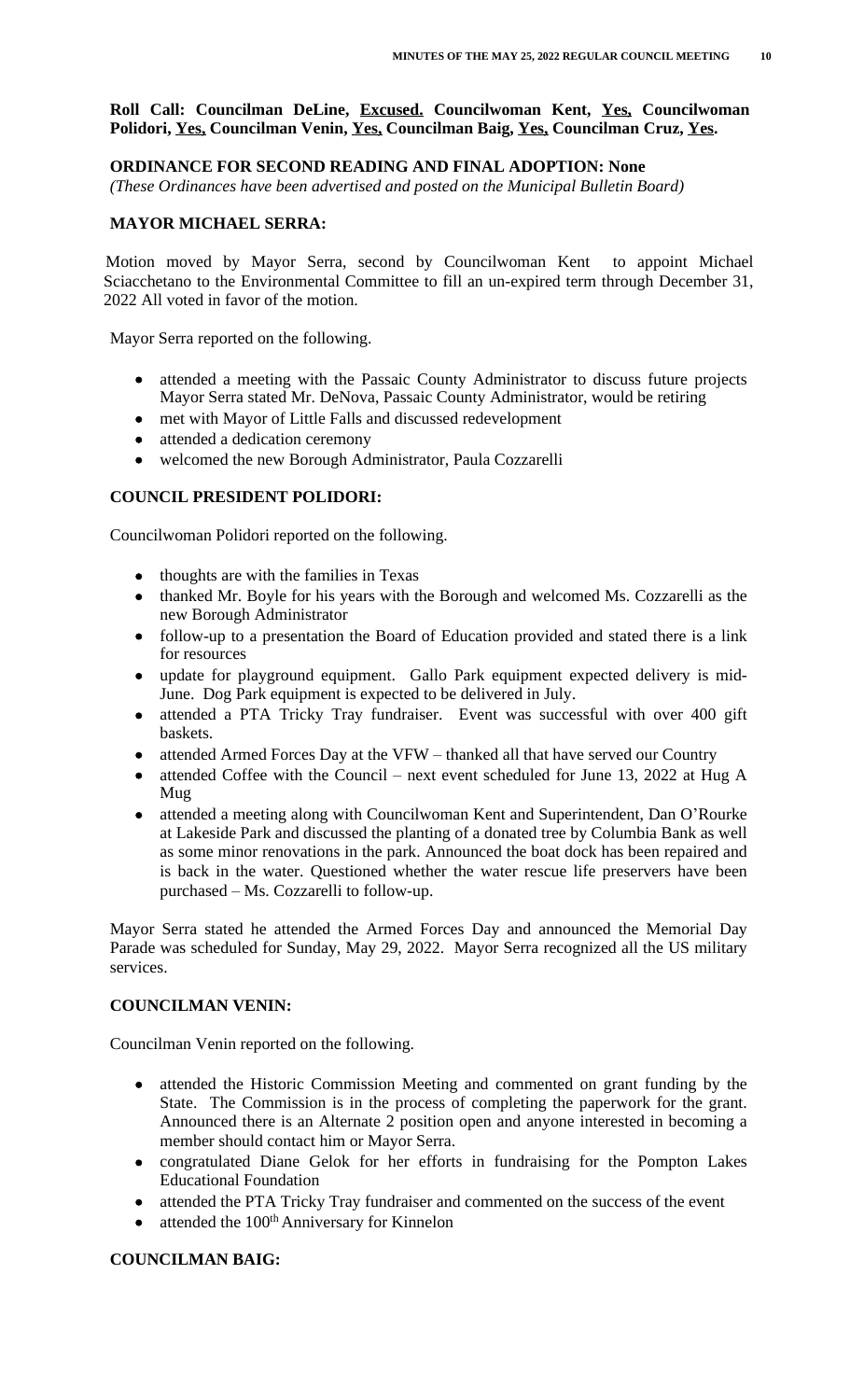Councilman Baig reported on the following.

- attended the Municipal Authorities meeting Budget approved by the State. Reported on payment of vouchers for contractors.
- CERT report  $-30$  volunteer hours
- commented on the successful Business Improvement District *Art on the Avenue* and attended the Grand Opening for Empire Liquors
- announced the Business Improvement District Summer Concert Series will take place at the Library – dates to follow.

# **COUNCILMAN CRUZ:**

Councilman Cruz reported on the following.

- attended the Recreation Commission Meeting. The Recreation Dance held for Middle School students at the VFW was a success.
- Summer Camp registration is ongoing
- Pompton Day events include a 5K Run and this year will mark the  $40<sup>th</sup>$  year Barbara Jennings has planned the event
- Board of Education is seeking a part time custodian
- acknowledged Diane Gelok for all her efforts and announced an upcoming fundraiser *baseball mania*
- upcoming events Jr. Police Academy for grades 6-7-8 scheduled for the week of July 5, 2022. The fifth grade dance is scheduled for June.

Motion moved by Councilman Cruz, second by Councilman Venin to approve the request of Pompton Lakes High School to close Lakeside Avenue from the Pond Hole entrance to Adrian Street on Thursday, June 23, 2022 from 5:15pm to 9:00pm for the 2022 High School Graduation Ceremony that will commence at 6:30pm. Rain date Friday June 24, 2022 and Saturday June 25, 2022 with a time to be determined depending upon the weather. (Police, Fire and First Aid to be notified) All voted in favor of the motion.

# **COUNCILMAN DELINE:**

Councilman DeLine was excused from the Meeting.

## **COUNCILWOMAN KENT:**

Councilwoman Kent reported on the following.

- congratulated Diane Gelok for her years of service for the Pompton Lakes Education Foundation
- thanked Mr. Boyle for all his support during his tenure
- welcomed Ms. Cozzarelli and thanked her for the weekly updates she provided
- chaperoned at the Recreation dance and stated there were no issues during the event
- attended the Armed Forces Day event and thanked those who serve the military forces
- participated in the Coffee with Council
- Department of Public Works Superintendent Dan O'Rourke reported the Recycling Center will be closed on Memorial Day, Monday, May 30, 2022. Collection of brush will end in June – residents will be permitted to drop brush at the Recycling Center during normal business hours. The Department of Public Works is seeking full and part time employees for positions within the department.
- attended the Rotary Luncheon
- questioned whether there has been confirmation as to when the logs would be removed from the Pompton Lake Falls. Mayor Serra stated a letter has been sent requesting the logs and debris be removed.

### **PROFESSIONAL REPORTS:**

Mayor Serra thanked Mr. Boyle for his years of service and for providing administrative guidance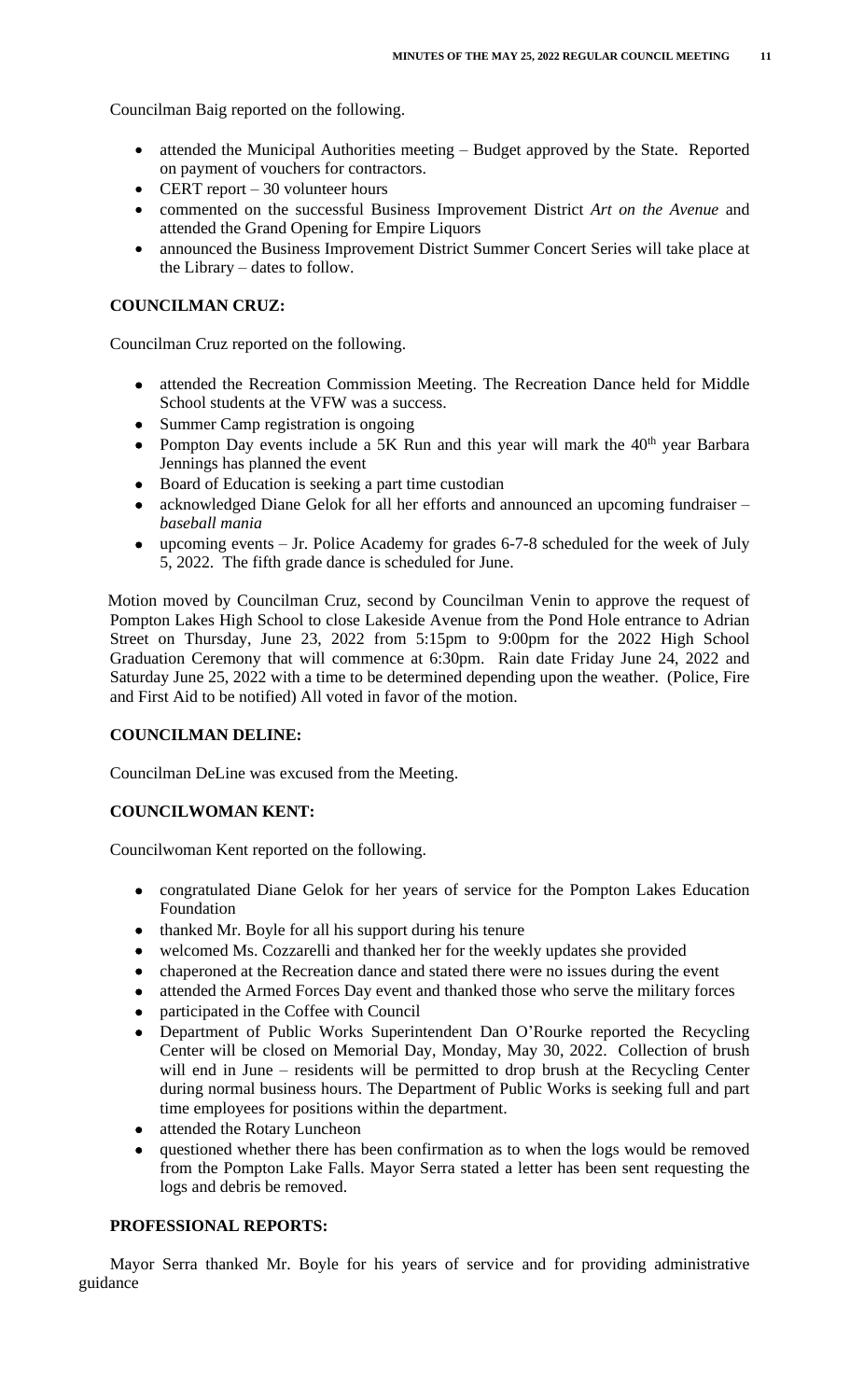and overseeing the various departments along with the day-to-day operations within the Borough.

Mayor Serra commented on the budget process and acknowledged Mr. Boyle for his assistance in preparing a fair and equitable yearly budget. Mayor Serra congratulated Mr. Boyle on his retirement.

### **MARK J. SEMERARO, Borough Attorney**

Mr. Semeraro congratulated Mr. Boyle and wished him well.

Mr. Semeraro requested a Closed Session – Attorney Client Privilege to discuss public forum and clarification on a memo that addressed powers and duties for administration.

# **PAULA COZZARELLI, Borough Administrator**

Ms. Cozzarelli reported on the following.

- Bond Sale to permanently finance was held on May 19, 2022 and resulted in an interest rate of 3.6%. Standard and Poors rating for the Borough changed from an AA stable to AA positive and stated this was due to good fiscal policy and management.
- CDBG no action is required to continue to participate in the County Development Block Grant.
- School Budget amount to be levied
- First Energy reported outages over the weekend. Addressing the issue at the sub-station in Riverdale.
- Correspondence thank you note from the Journey Within for the American Relief Grant funding.
- The dock has been repaired and placed in the lake.
- Verizon and Optimum Cable notification has been sent to utilities to reposition cables on poles and a work order has been generated.
- Department of Public Works notice for part and full time employment will be posted on the League of Municipalities website.

Mayor Serra stated he has reached out to our elective leaders for assistance with funding for various projects.

# **MEETING OPEN FOR PUBLIC COMMENTS:**

Motion moved by Councilwoman Polidori, second by Councilman Cruz to open the Meeting for public comments. All voted in favor of the motion.

# **RANDY HINTON, Montclair Avenue**

Mr. Hinton thanked Mr. Boyle for his years of service and his continued assistance during his time

as a Shade Tree Commissioner.

Mr. Hinton questioned whether there was an update on the number of COVID cases. Mayor Serra

responded the number of cases has elevated.

Mr. Hinton commented on zoning for the DuPont area and requested an update as to whether the property had been rezoned. Mayor Serra replied and stated the property has been rezoned to a Hybrid and prior to development additional remediation would be required.

Mr. Hinton requested an update on repairs to the DuPont Bridge. Mayor Serra stated the Borough

would provide the engineering fees and the County would assume ownership and the funding for the repairs. Mayor Serra noted the material for the renovations are back ordered.

# **DAVID FARANICK, Federal Hill Road**

Congratulated Mr. Boyle on his retirement.